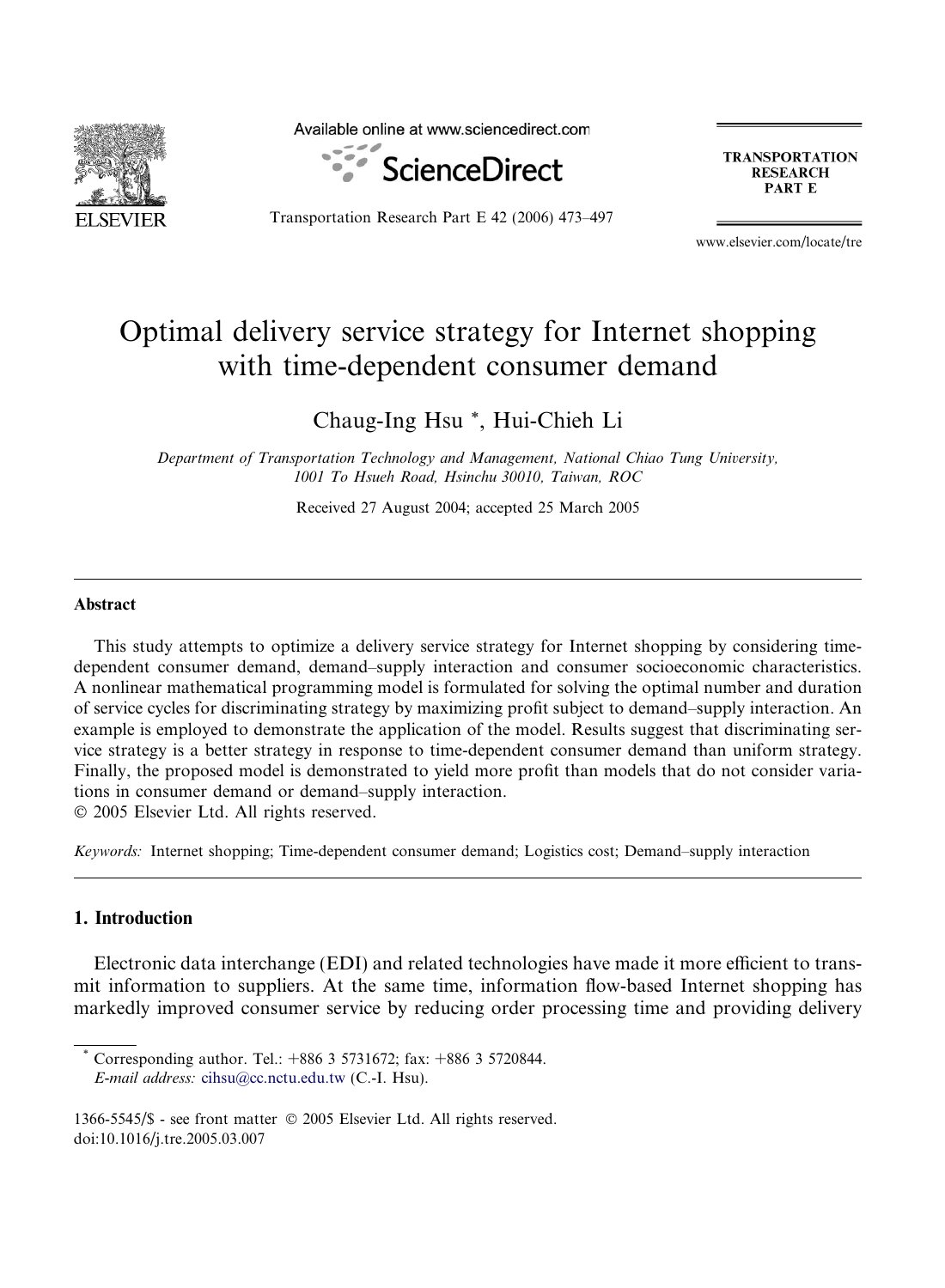information. Since real-time consumer demand is processed via the Internet, operator inventory costs are reduced by ordering goods from wholesalers or manufactures and shipping them directly to consumers. However, high order frequency and small order quantity that characterize consumer Internet shopping behavior make it expensive to deliver goods to individual consumers [\(Huppertz, 1999\)](#page--1-0). With fixed transportation costs for each shipment, the average logistics cost per item decreases with increasing shipment size. Therefore, a larger quantity of goods will accumulate with longer shipping cycles, which also results in an increased delay in receiving ordered goods, thus reducing consumer intention to shop via the Internet. The above process involves a trade-off between consumer demands and operator logistics costs.

The goal of delivery strategies is to reduce logistics costs and satisfy consumer needs. A crucial factor in optimizing a delivery service strategy is consumer demand. The assumption of constant demand is highly controversial, since in reality demand varies with time, space, and consumer socioeconomic characteristics. For example, peak demand for food products is likely to occur at lunchtime. Serving consumers via uniform shipping cycles without considering variations in cumulative quantities ordered during each shipping cycle may result in high logistics costs under time-dependent consumer demand. Conversely, shipping cycle has a dramatic influence on consumer intention to shop via the Internet because it determines delay in receiving ordered goods. When a consumer orders goods from an Internet store, they typically receive delivery information with respect to each service cycle, which is posted on the Internet. Upon the completion of the service cycle, the goods ordered during that cycle are shipped to consumers. Thus, service cycles coincide with shipping cycles for Internet store operators. In addition to time-dependent consumer demand, consumer demand for Internet shopping is also characterized by socioeconomic characteristics, and temporal and spatial variations. Even when served by the same service cycles, consumers with different characteristics perceive Internet shopping differently, which may further influence consumer demand for Internet store goods and, thus, profit. In summary, how to determine an optimal delivery service strategy for Internet shopping by considering demand–supply interaction, time-dependent consumer demand and consumer characteristics has become important.

Previous empirical studies have investigated the impacts of delivery-related issues on consumer satisfaction with Internet shopping (e.g., [Rabinovich, 2004; Esper et al., 2003; Rabinovich and](#page--1-0) [Bailey, 2004\)](#page--1-0). Studies of consumer choices between shopping modes focused primarily on investigating the influences of demand and supply attributes on consumer intention to shop via the Internet (e.g., [Sim and Koi, 2002; Bhatnagar and Ghose, 2004\)](#page--1-0). Some studies have quantified consumer demand for Internet store goods and costs under different shipping strategies [\(Khouja,](#page--1-0) [2001; Hsu et al., 2003; Chen, 2001](#page--1-0)). However, few have integrated issues such as consumer socioeconomic characteristics, time-dependent consumer demand, demand–supply interaction and the 24-h nature of Internet shopping into their models.

Discriminating service strategy proposed in this study differs significantly from the traditional and typical uniform service strategy in which all consumers are served according to the same delivery cycle. Periods with considerable consumer demand suggest that frequent and short service cycles are suitable and may stimulate consumer demand for Internet store goods because of reduced delay in receiving ordered goods; this perspective also implies that long service cycles are suitable when demand is very low. Such an approach would reduce logistics costs and boost profit. The Internet store in this study is assumed to operate as a retailer, ordering a batch of goods from